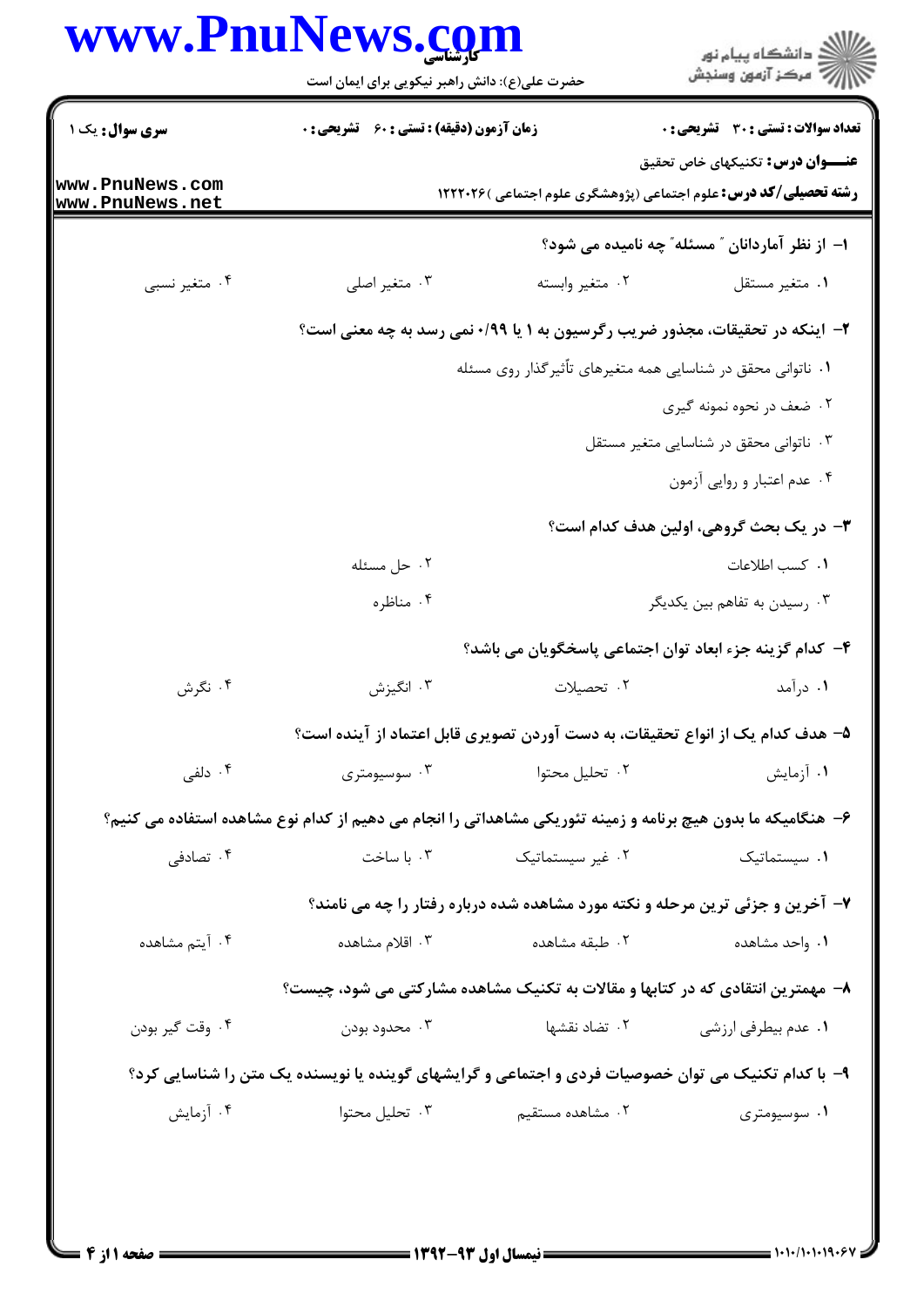|                                                                                                                | <b>www.PnuNews.co</b><br>حضرت علی(ع): دانش راهبر نیکویی برای ایمان است |                                                                                                                 | د دانشڪاه پيام نور<br>√ مرکز آزمون وسنجش     |  |
|----------------------------------------------------------------------------------------------------------------|------------------------------------------------------------------------|-----------------------------------------------------------------------------------------------------------------|----------------------------------------------|--|
| <b>سری سوال : ۱ یک</b>                                                                                         | زمان آزمون (دقیقه) : تستی : 60 ٪ تشریحی : 0                            |                                                                                                                 | <b>تعداد سوالات : تستی : 30 ٪ تشریحی : 0</b> |  |
| www.PnuNews.com<br>www.PnuNews.net                                                                             |                                                                        | <b>رشته تحصیلی/کد درس:</b> علوم اجتماعی (پژوهشگری علوم اجتماعی )۱۲۲۲۰۲۶                                         | عنــــوان درس: تکنیکهای خاص تحقیق            |  |
|                                                                                                                |                                                                        | ∙ا− در آزمون تعبير تصوير يا TAT هدف اصلي محقق چيست؟                                                             |                                              |  |
|                                                                                                                | ۰۲ شناخت خصوصیات شخصیتی پاسخگو                                         |                                                                                                                 | ۰۱ تحلیل تصاویر                              |  |
| ۰۴ درک نکات اجتماعی تصویر                                                                                      |                                                                        |                                                                                                                 | ۰۳ شناخت خصوصیات شخصیتی صاحب عکس             |  |
|                                                                                                                |                                                                        | 11– در تحلیل ارزشیابی، به فعلهایی که رابطه فرضی بین موضوع و مفهوم عامیانه برقرار می کنند، چه نمره ای می دهند؟   |                                              |  |
| $\cdot$ $\cdot$ $\cdot$ $\cdot$                                                                                | $\gamma$ . T                                                           | $\gamma$ . $\gamma$                                                                                             | $\uparrow$ .1                                |  |
|                                                                                                                |                                                                        | ۱۲– در تحلیل احتمال وقوع، اعداد انتظاری در چه حدی می توانند نوسان داشته باشند تا بتوان گفت تقارن موجود معنی دار | است؟                                         |  |
|                                                                                                                | ٠٢ در حد واريانسها                                                     |                                                                                                                 | ۰۱ در حد انحراف معیارشان                     |  |
|                                                                                                                | ۰/۹۵ بالای ه $\cdot$ ۰                                                 |                                                                                                                 | ۰/۰۵ کمتر از ۰/۰۵                            |  |
|                                                                                                                |                                                                        | ۱۳– کدام گزینه به معنی آن است که ″ آیا روش انتخاب شده برای سنجش موضوع مورد نظر مناسب است و آن را می سنجد یا     | نه" ؟                                        |  |
| ۰۴ توانايي                                                                                                     | ۰۳ روایی                                                               | ۰۲ اعتبار                                                                                                       | ٠١. اعتماد                                   |  |
| ۱۴- در کدام تکنیک محقق با وارد کردن یک یا چند محرک مختلف تاٌثیر آن محرکها را بر روی مسئله مورد بررسی، می سنجد؟ |                                                                        |                                                                                                                 |                                              |  |
| ۰۴ ارزشیابی                                                                                                    | ٠٣ بدون عكس العمل                                                      | ۰۲ آزمایش                                                                                                       | ٠١. پيمايش                                   |  |
|                                                                                                                |                                                                        | ۱۵– کدام یک از پیامدهای ساختار شبکه از نوع شاخه می باشد؟                                                        |                                              |  |
|                                                                                                                | ۰۲ احتمال تجزیه گروه                                                   |                                                                                                                 | ٠١. تضعيف ساختار قدرت                        |  |
|                                                                                                                | ۰۴ پراکندگی گروه                                                       |                                                                                                                 | ۰۳ امکان بهره کشی یک نفر از مابقی            |  |
|                                                                                                                |                                                                        | ۱۶– کدام گزینه جزء متغیرهای وابسته اصلی تئوری همبستگی ارتباطی، نمی باشد؟                                        |                                              |  |
| ۰۴ میزان مشارکت                                                                                                | ۰۳ احساس همبستگی                                                       | ۰۲ میزان احساس مثبت                                                                                             | ٠١ ميزان ارتباط                              |  |
|                                                                                                                |                                                                        | ۱۷– هدف آقای مورنو از ابداع تکنیک سوسیومتری به طور اخص چه بود؟                                                  |                                              |  |
|                                                                                                                | ٠٢ بهبود روابط بين انسانها                                             |                                                                                                                 | ٠١. اصلاح وضعيت جامعه                        |  |
|                                                                                                                | ۰۴ شناخت گروه                                                          |                                                                                                                 | ۰۳ شناسایی جایگاه فرد در گروه                |  |
|                                                                                                                |                                                                        |                                                                                                                 |                                              |  |
|                                                                                                                |                                                                        |                                                                                                                 |                                              |  |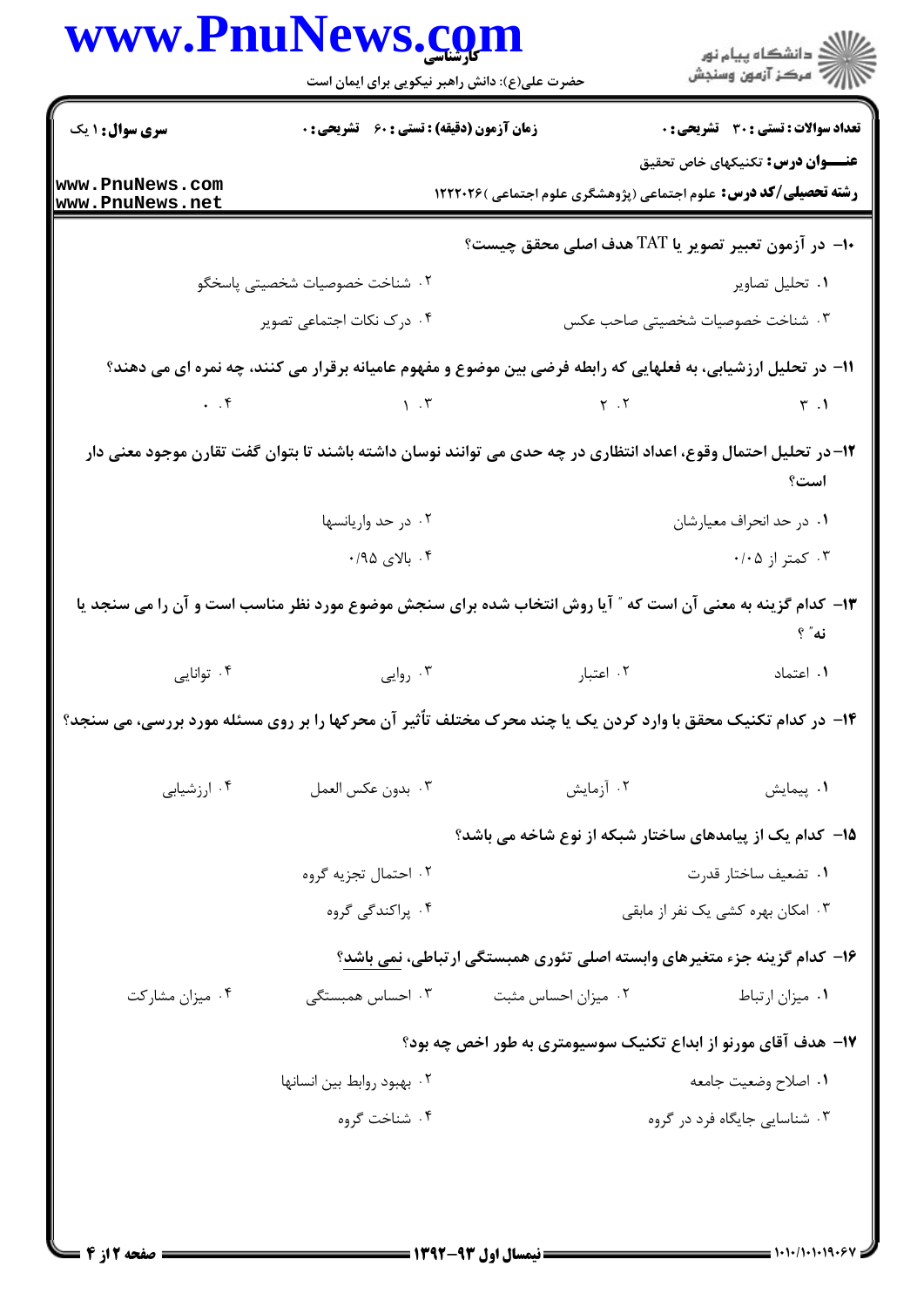|                                    | حضرت علی(ع): دانش راهبر نیکویی برای ایمان است                                                           |                                                                                  | ڪ دانشڪاه پيام نور<br>ر∕⊂ مرڪز آزمون وسنڊش   |  |
|------------------------------------|---------------------------------------------------------------------------------------------------------|----------------------------------------------------------------------------------|----------------------------------------------|--|
| <b>سری سوال : ۱ یک</b>             | زمان آزمون (دقیقه) : تستی : 60 ٪ تشریحی : 0                                                             |                                                                                  | <b>تعداد سوالات : تستی : 30 ٪ تشریحی : 0</b> |  |
| www.PnuNews.com<br>www.PnuNews.net |                                                                                                         | <b>رشته تحصیلی/کد درس:</b> علوم اجتماعی (پژوهشگری علوم اجتماعی )۱۲۲۲۰۲۶          | عنـــوان درس: تکنیکهای خاص تحقیق             |  |
|                                    |                                                                                                         | 18- درجه اولویت میزان محبوبیت افراد از چه طریقی سنجیده می شود؟                   |                                              |  |
|                                    | ۰۲ پایگاه سوسیومتریکی ضریب بندی شده                                                                     |                                                                                  | ۰۱ پایگاه سوسیومتریکی                        |  |
|                                    | ۰۴ سوسیوگرام                                                                                            | ۰۳ پایگاه سوسیومتریکی بدون ضریب بندی شده                                         |                                              |  |
|                                    | ۱۹– در کدام یک از اشکال سوسیومتریکی، یک شخص به دفعات از سوی افراد دیگر انتخاب می شود ولی این افراد خود  |                                                                                  | یکدیگر را به ندرت انتخاب می کنند؟            |  |
| ا باند. ۴ $\cdot$                  | ۰۳ ستاره                                                                                                | ۰۲ زنجیر                                                                         | ۰۱ مثلث                                      |  |
|                                    | ۲۰- هنگام تفسیر محتوای یک شاخص پایگاه، در صورتی که سوال شود که شخص از چه کسی راهنمایی می گیرد، کدام نوع |                                                                                  | پایگاه سوسیومتریک بیان می شود؟               |  |
| ۰۴ درجه مقبوليت                    | ۰۳ درجه تمایل                                                                                           | ۰۲ درجه خبرگی                                                                    | ٠١. درجه محبوبيت                             |  |
|                                    | <b>۲۱</b> - تکنیک ًمطلع کلیدی <sup>ً</sup> برای کدام گزینه مناسب به نظر می رسد؟                         |                                                                                  |                                              |  |
|                                    | ۰۲ جمع أوري اطلاعات مهم                                                                                 | ٠١. جمع أورى اطلاعات كلي                                                         |                                              |  |
|                                    | ۰۴ جمع أوري اطلاعات جزيي                                                                                |                                                                                  | ۰۳ جمع آوري اطلاعات محرمانه                  |  |
|                                    |                                                                                                         | ۲۲- کدام گزینه جزء عوامل تعیین کننده ارزیابی فایده مشارکت در یک مصاحبه نمی باشد؟ |                                              |  |
|                                    | ۰۲ تجربه قبلي پاسخگويان                                                                                 |                                                                                  | ۰۱ رفتار محقق                                |  |
|                                    | ۰۴ هزينه تحقيق                                                                                          |                                                                                  | ۰۳ مسئله مورد تحقیق                          |  |
|                                    |                                                                                                         | ۲۳- چرا کانتوسکی تزِ ″ کشف سرزمینهای جدید″ را در مورد تکنیک مشاهده رد می کند؟    |                                              |  |
|                                    | ٠٢ به دليل روش قياسي آن                                                                                 |                                                                                  | ۰۱ به دلیل روش استقرایی آن                   |  |
|                                    | ۰۴ به دلیل عدم اعتبار و قابلیت اعتماد                                                                   |                                                                                  | ۰۳ به دلیل غیر عملی بودن آن                  |  |
|                                    |                                                                                                         | ۲۴– هدف کاربردی "تکنیک تحلیل کنش متقابل" بیلز کدام گزینه است؟                    |                                              |  |
|                                    | ۰۲ ارائه راهکار کاهش تضادهای بین فرهنگی                                                                 |                                                                                  | ٠١. شناخت تضاد بين فرهنگي                    |  |
|                                    | ۰۴ شناخت زمینه های اجتماعی و احساسی منفی                                                                | ۰۳ شناخت زمینه های اجتماعی و احساسی مثبت                                         |                                              |  |
|                                    | ۲۵- محققی که جهت بررسی و مشاهده رفتار عشایر مدتی را در یک ایل می گذراند چه مشاهده ای به عمل می آورد؟    |                                                                                  |                                              |  |
|                                    | ۰۲ مشاهده غیر مشارکتی پنهان                                                                             |                                                                                  | ۰۱ مشاهده غیر مشارکتی آشکار                  |  |
|                                    | ۰۴ مشاهده مشارکتی پنهان                                                                                 |                                                                                  | ۰۳ مشاهده مشارکتی آشکار                      |  |